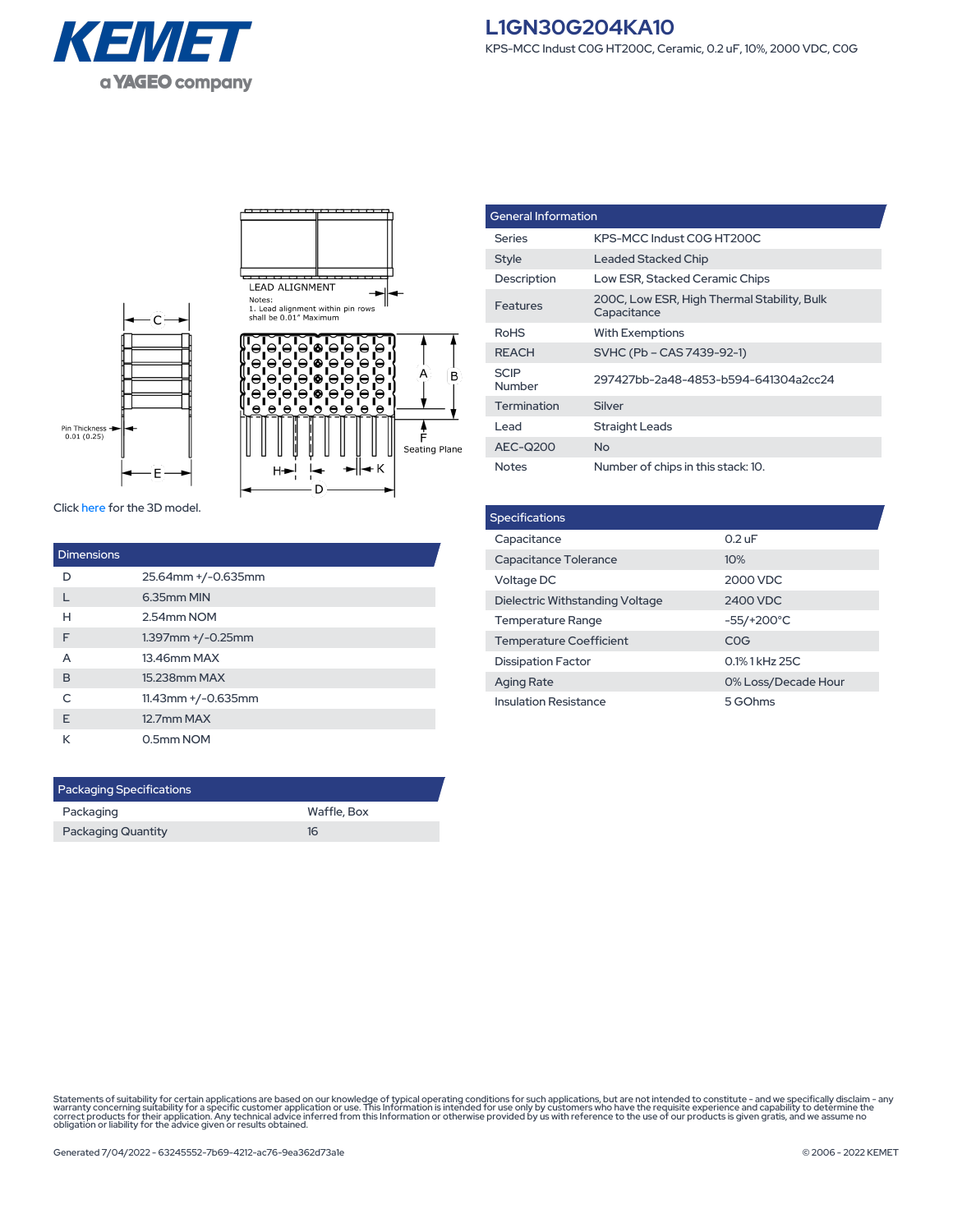

## **Simulations**

For the complete simulation environment please visit [K-SIM](https://ksim.kemet.com/?pn=L1GN30G204KA10).

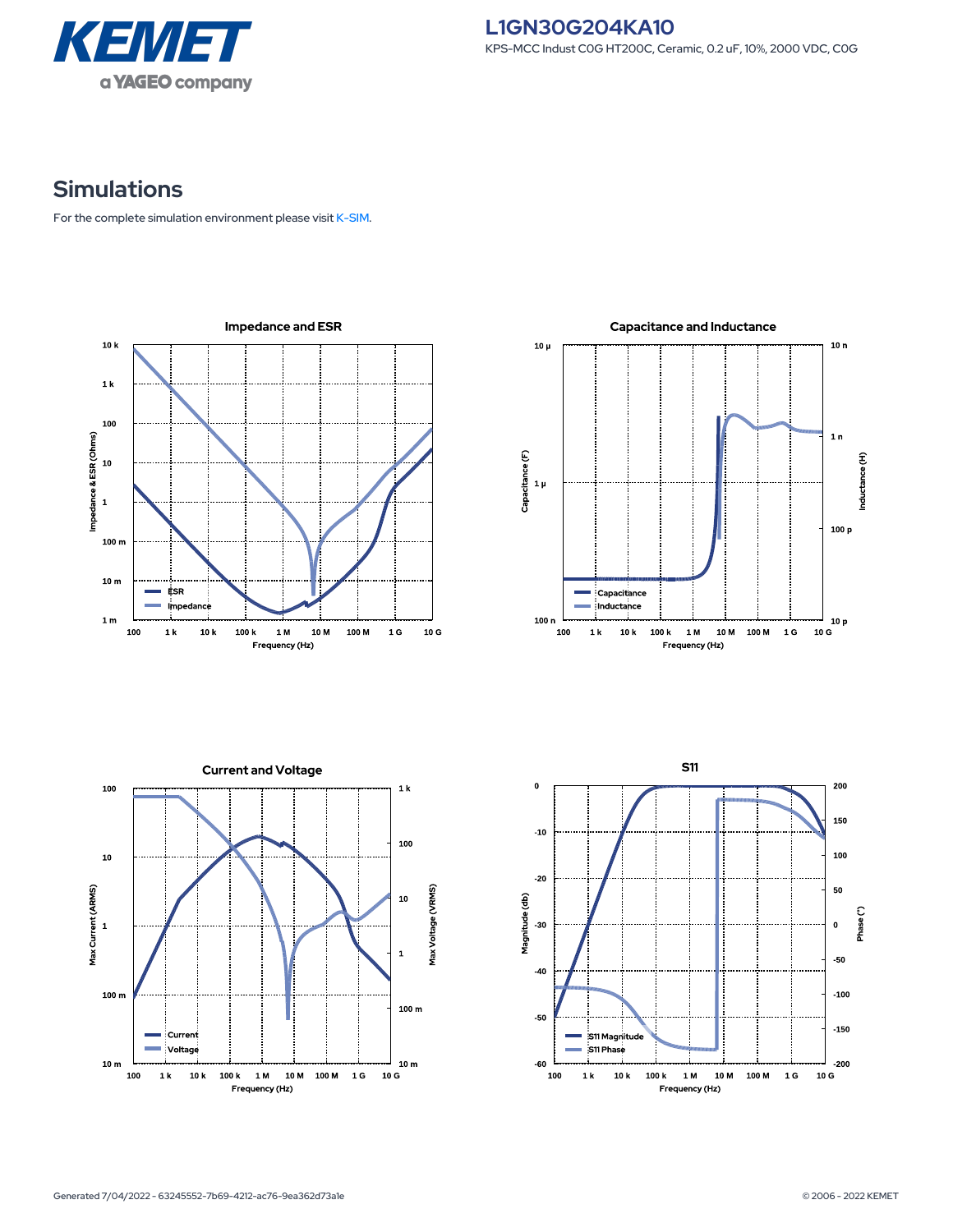